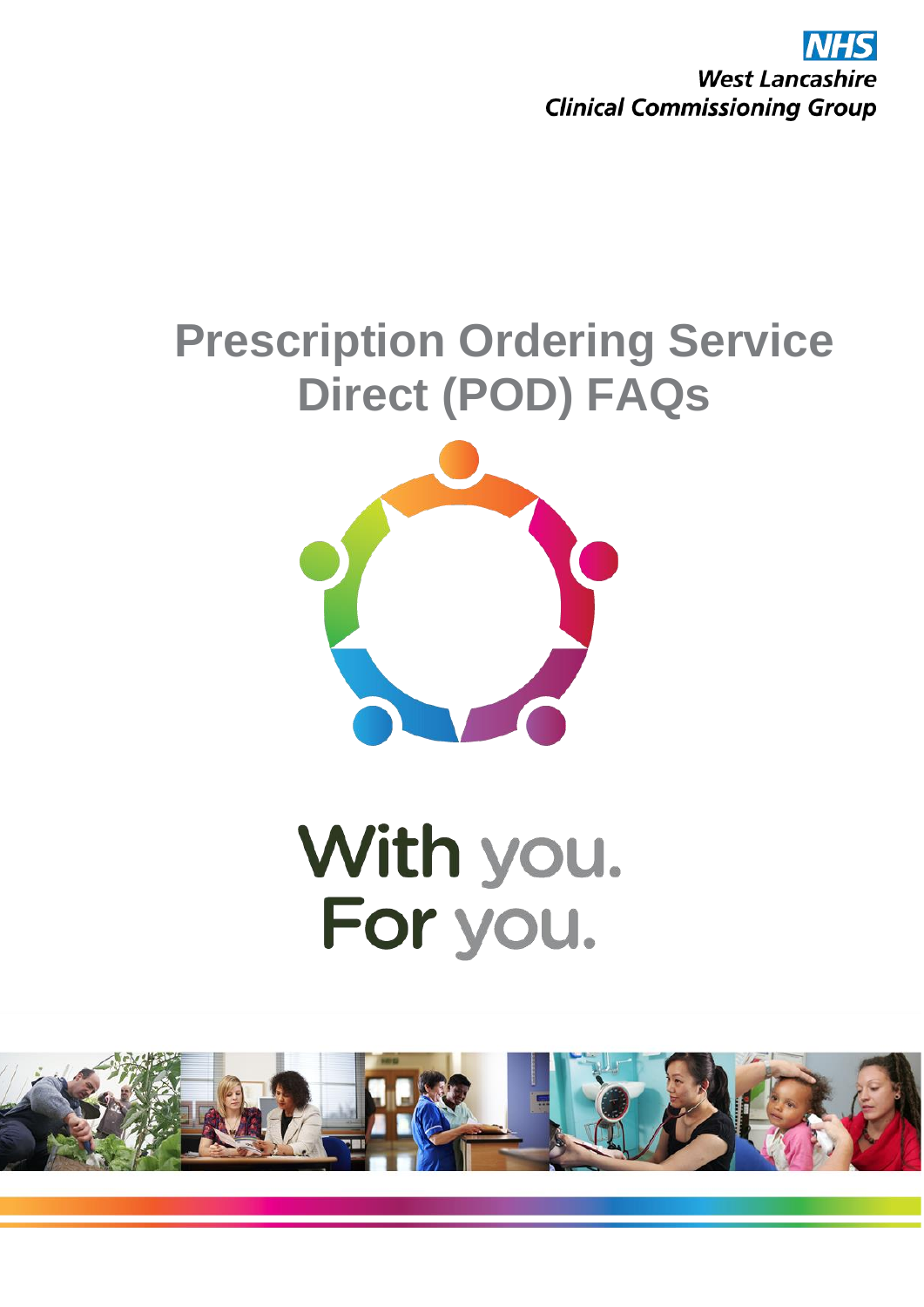#### **What is a POD?**

The prescription ordering direct (POD) service is located within your local community. We are a team of skilled health professionals working across West Lancashire processing prescriptions and providing advice and support to patients and health professionals enabling better outcomes and improving patient safety through appropriate medicines use through the utilisation of appropriate technology whilst delivering cost effective prescribing.

There is currently a prescribing POD based in Sandy Lane serving the patients from Skelmersdale Family Practice which will be extended to Manor Primary care in March 2018. A further POD will be opened in Burscough in Spring 2018 initially for Stanley Court, Tarleton and Lathom House surgeries with further expansions planned for both throughout the year.

# **What is changing?**

The POD, which was originally trialled in 2017 as a pilot in Skelmersdale, is a prescribing hub based within GP practices, with local healthcare professionals, who are qualified to deal with prescriptions and offer medications advice.

This dedicated team are on hand to help patients deal with any prescription queries that they may have, be it advice on repeat prescriptions, medicines reviews or general medicines queries.

The POD is a further tool to help patients in West Lancashire to manage their medicines use and ultimately help the NHS in West Lancashire to reduce wasted medicines.

# **Will the way I order my prescriptions change?**

All repeat prescriptions will be processed by the local POD. However, you can choose which ordering system suits you. If you'd rather not make a direct phone call to your local POD, you can order via Patient Access or by handing your own repeat prescription slip into your local GP practice or local POD.

#### **Will my personal information be safe?**

The POD team will have access to your medical records, so they can process your prescription request. They will ONLY access your personal information that is relevant to your request. Your personal information is secure and confidential, in line with the Data Protection Act of 1998.

# **Will I have to travel to my neighbourhoods POD to collect my prescription?**

No. Prescriptions can be ordered in the format that suits your needs best, either via telephone, online or through prescription slips. Prescription requests will be processed by the local POD and authorised by your GP before being sent to the pharmacy of your choice. You can continue to collect your prescriptions from the pharmacy of your choice, however, if you have an existing agreement with your pharmacy to deliver your prescription, please speak to them to ensure this will continue.

#### **Will I be able to contact someone in the case of confusion or emergency?**

Yes, you can contact a member of the POD team on 01695 588 522 (Skelmersdale POD), Monday to Friday, from 9am until 5.30pm – There will be a different number for the Burscough POD, which we will advertise shortly.

If you require any advice out of these times, please call freephone NHS 111. NHS 111 is open 24/7 365 days a year.